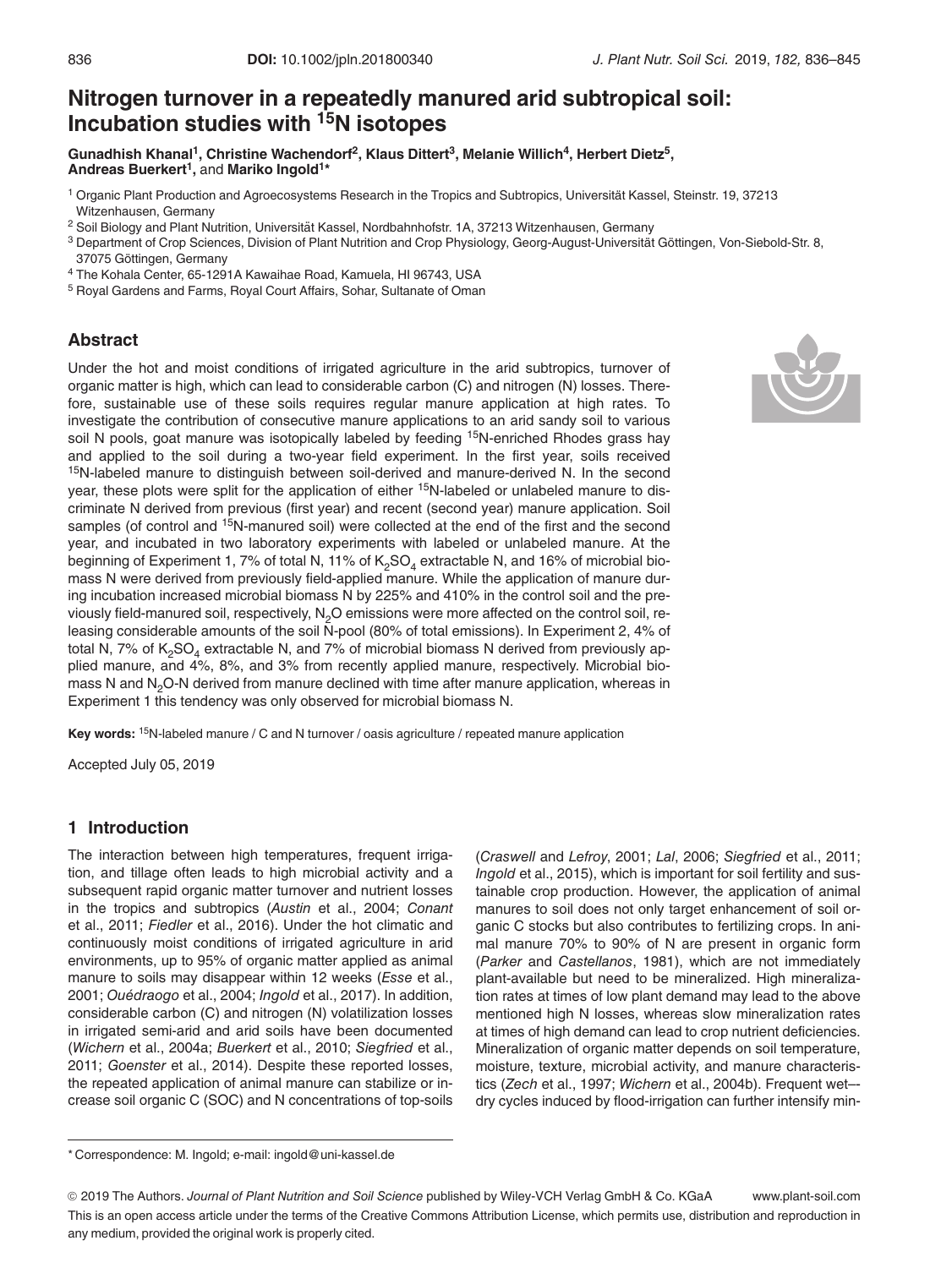eralization processes (Austin et al., 2004; Borken and Matzner, 2008). Addition of organic matter may also increase the mineralization of native C and N, which has been termed as 'priming effect' (Bingemann et al., 1953; Jenkinson et al., 1985). This priming effect was found to be larger in soils rich in C and N compared to soils poor in these elements (Hart et al., 1986; Kuzyakov et al., 2000).

The effects of repeated manure applications to irrigated sandy subtropical soils on mineralization of organic matter have rarely been investigated. The relevance of these effects, however, is growing as climate change and increasing population pressure will likely cause extension of cultivated areas under arid and semi-arid conditions in the future. To distinguish between C and N derived from different sources, labelling approaches based on isotope  $(^{13}C/^{12}C)$  or  $^{15}N/^{14}N$ ) enrichments of manures are useful (Barraclough, 1995; Dittert et al., 1998; Robinson, 2001; Smith and Chalk, 2018). The approach of labeling manure via  $15N$ -labeled foddergrass as animal feed is rare because it is costly and time consuming (Powell et al., 2004), however, it has been shown to be a very good tool for the detection of manure derived N entering the soil in organic forms (Sørensen et al., 1994; Sørensen and Jensen, 1998; Wachendorf and Joergensen, 2011). To date isotopic labelling approaches have rarely been adopted to investigate N cycling in subtropical soils. In a first methodological report it was shown that <sup>15</sup>N from low labeled manure could be used as a tracer in  $N_2O$ ,  $NH_3$ , and soil N pools in an incubation experiment with soil from Oman (Ingold et al., 2018).

The objective of this study was to investigate the contribution of one to three consecutive manure applications to a subtropical soil to different soil and gaseous N pools in a laboratory incubation system. Our hypothesis, that the proportion of N derived from manure in soil N pools and in  $N<sub>2</sub>O-N$  after repeated application of manure declines with time after application, was tested in two incubation experiments with soil from a field experiment manured in one and in two years with <sup>15</sup>N labeled manure.

# 2 Material and methods

# 2.1 <sup>15</sup>N labeled manure and soil

Soil and manure samples used in two laboratory incubation experiments were collected from a two-year field experiment conducted from October 2013 to April in 2015 in the Al-Batinah coastal plain near Sohar (24.2°N, 56.7°E), Sultanate of Oman. The local soil was characterized as hyperthermic Typic Torrifluvent (Al-Farsi and Cookson, 2002) with 82% sand, 16% silt, and 2% clay in the upper 15 cm, a pH of 8.8, CaCO<sub>2</sub> content of 5.3%, and bulk density of 1.8 g  $cm^{-3}$ . <sup>15</sup>N labeled and unlabeled manure were applied at an annual rate of 210 kg N ha<sup>-1</sup> to a flood irrigated cabbage (*Brassica oleracea* L.) and basil (Ocimum basilicum L.) crop rotation (Ingold et al., 2018). To obtain uniformly labeled manure, 15N-labeled Rhodes grass (Chloris gayana Kunth) hay was produced by foliar application of 15N labeled urea at the Agricultural Experiment Station of Sultan Qaboos University in Al-Khoud (22°36′ N,

58°10' E), near Muscat, Sultanate of Oman (*Ingold* et al., 2018). The aboveground biomass was harvested after 35 days, sun dried for two days, and stored as hay bundles at room temperature. The <sup>15</sup>N isotope concentration of produced hay was 0.675 at%  $15N$  ( $\pm$  0.002 SD) compared to 0.369 at%  $15N$  ( $\pm$  0.000 SD) in unlabeled Rhodes grass hay from a nearby field. The labeled or unlabeled Rhodes grass hay was fed to male Northern Omani goats (Capra aegagrus hircus) in combination with crushed barley (Hordeum vulgare L.) at the ratio 60:40. After an adaptation period of seven days, manure was collected twice a day in specially constructed fabric bags attached to the goat's back (Schlecht et al., 2011) and was air-dried before storage. Labeled manure (M) had an isotopic label of 0.526 at%  $15N$  ( $\pm$  0.003 SD), total C concentration of 45.65%, and total N concentration of 1.84% compared to unlabeled manure (m) with 0.369 at%  $15N$  ( $\pm$  0.000 SD), 45.29% C, and of 1.76% N.

In the first year, four  $3 \times 3$  m<sup>2</sup> irrigated plots were amended with labeled manure (M), hence referred to as field application F1. At the beginning of the second cropping season, the plots were split in two, each half either receiving labeled (M) or unlabeled manure (m) at similar rates as in year 1 (field application F2). In addition, eight plots were established on adjacent fallow land, of which four plots were left unfertilized as a control (Co) and four plots received M. Depending on soil water status, the crops were flood irrigated with 17 to 22 mm per irrigation event. Soil samples were collected from the upper 15 cm with the help of a pair of spades from four randomly selected spots per plot as bulked samples at the end of the first year (October 2014) after a hot and dry fallow and before the crop harvest at the end of the second year (April 2015; Fig. 1). Samples were air-dried and sieved to 2 mm prior to storage at room temperature in the dark for nine and five month until analysis.

### 2.2 Incubation experiments

Two incubation experiments were conducted with the soil collected at the beginning and at the end of the second year, subsequently referred to as 'year 1' and 'year 2'. In the first experiment, the unfertilized control soil and the 15N manured soil (M) from year 1 were mixed with  $15N$  manure (M), unlabeled manure (m) or left unfertilized (Co) to generate the following four treatments: Co1, CoM, Mm, and MM (Ingold et al., 2018). The soil used in the second experiment remained either unfertilized in both years of the field experiment (Co), was manured with labeled manure in the first and with unlabeled manure in the second year (Mm), or was amended with labeled manure in both years (MM). These soils were treated with or without M and m to create the following four treatments: Co2, Mmm, MMm, and MMM (Tab. 1).

For the incubation experiment, 150 g air-dry soil was incubated in air-tight glass jars (1.6 L) with two sealed vents placed in an incubation chamber at 25°C for 31 days. The soil was adjusted to a bulk density of 1.8 g  $cm^{-3}$  and 50% water holding capacity (WHC) throughout the experimental period. Soil samples were pre-incubated for 10 days at 50% WHC before manure application (equivalent to 100 kg N ha<sup>-1</sup>) and further incubated for 21 days thereafter. Soil gas fluxes were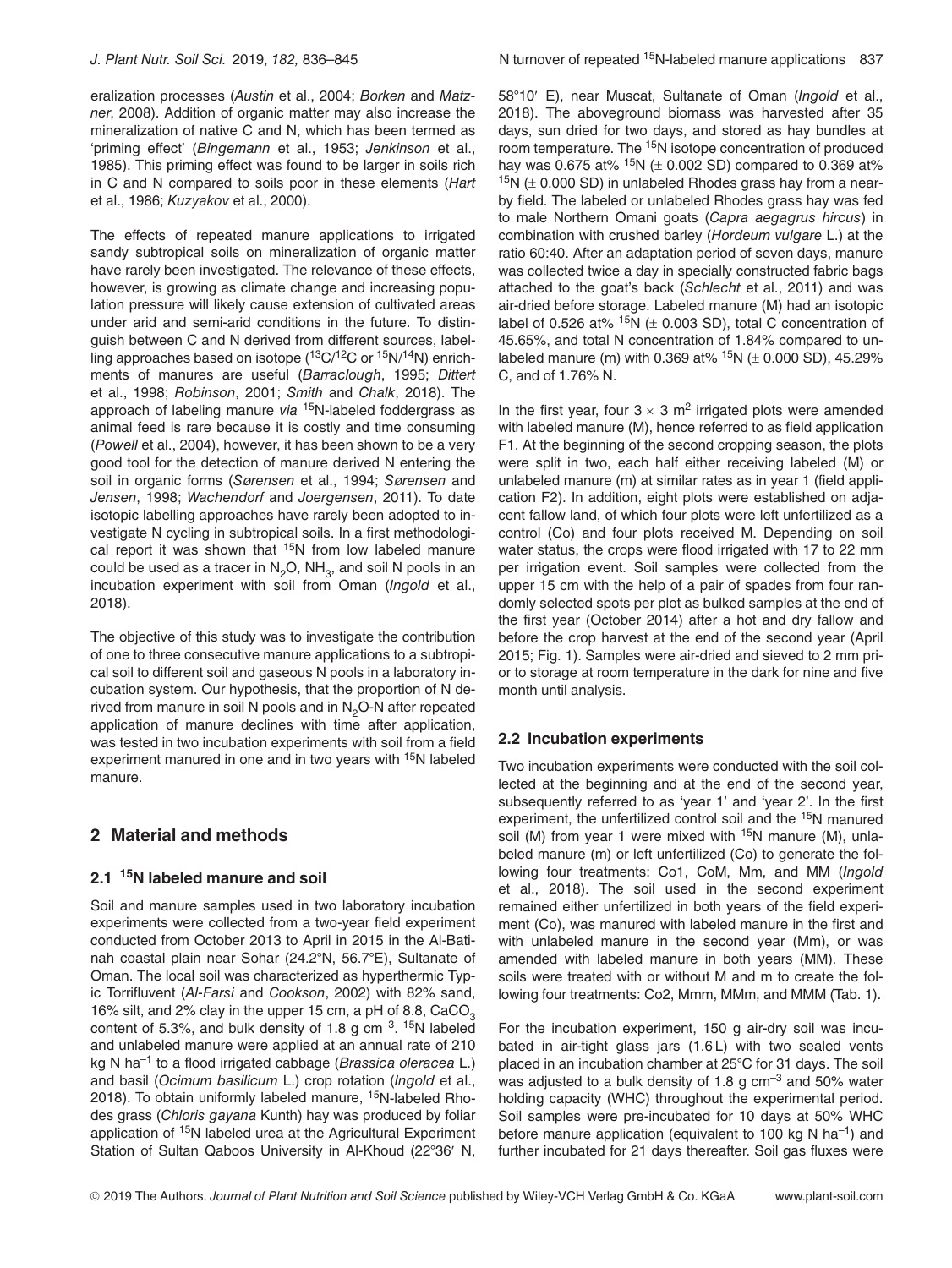

Figure 1: Monthly mean, minimum and maximum temperatures and precipitation at the experimental site in the Al-Batinah coastal plain near Sohar, Sultanate of Oman, during the field experiment in 2013 to 2015. Arrows indicate sampling dates after the first and second cropping season.

estimated 8, 4, and 1 day(s) before, and 0, 1, 2, 3, 4, 5, 6, 8, 11, 14, 18, and 21 days after manure application in Experiment 1, and 8, 6, and 3 days before, and 0, 1, 2, 3, 4, 6, 8, 10, 13, 16, 20, and 23 days after manure application in Experiment 2, by flushing the incubation jars with fresh air and sealing them with a gas-tight lid until the next sampling date. Gas samples were collected at the beginning and at the end of each accumulation period with pre-evacuated gas flasks (50 mL) for  $CO<sub>2</sub>$  and N<sub>2</sub>O analyses by gas chromatography (GC-14B Analysis System TCD/FID and ECD, Shimadzu Corp., Kyoto, Japan). At each gas sampling, a second gas sample was taken in a 100-mL glass flask sealed with a gray butyl stopper for isotope analysis of  $N<sub>2</sub>O$ . To cover the isotopic composition during peak emissions in Experiment 1, samples from all gas accumulation periods until day 7 after manure amendment were analysed by an Isotope Mass Spectrometer Delta XP and GC interface coupled with a Pre-Con [Thermo Electron (Bremen) GmbH, Bermen, Germany], whereas in Experiment 2 samples from two accumulation periods during pre-incubation and three accumulation periods during main incubation were used. Soil samples were taken directly after manure application at the beginning of main-incubation (t0) and at the end of the main incubation (t1) for laboratory analyses.

Total C and N contents were estimated in dried sample aliquots, pulverized in a ball mill, by a CN analyser (VarioMax® CHN, Elementar Analysesysteme GmbH, Langenselbold, Germany). The chloroform fumigation-extraction method was used to analyse soil microbial biomass C and N (Brookes

Table 1: Experimental set-up of two laboratory incubation experiments in which manure was added to unfertilized (Co) and field manured soil from a two year field experiment near Sohar, Sultanate of Oman and initial soil C and N concentrations in total,  $K_2SO_4$  extractable, and microbial biomass pools  $(C_{\text{mic}}$  and  $N_{\text{mic}})$ .

|                     |                | <b>Experiment 1</b> |            |      |       | <b>Experiment 2</b> |            |            |            |  |
|---------------------|----------------|---------------------|------------|------|-------|---------------------|------------|------------|------------|--|
| Field year 1        | F <sub>1</sub> | Co                  | Co         | M    | M     | Co                  | M          | M          | M          |  |
| Field year 2        | F <sub>2</sub> | -                   |            |      |       | Co                  | m          | M          | M          |  |
| Laboratory          | L              | Co                  | M          | m    | M     | Co                  | m          | m          | M          |  |
| <b>Treatment ID</b> |                | Co1                 | <b>CoM</b> | Mm   | МM    | Co <sub>2</sub>     | <b>Mmm</b> | <b>MMm</b> | <b>MMM</b> |  |
| <b>SOC</b>          | $g kg-1$       | 4.2                 |            |      | 7.8   |                     | 8.5        | 8.4        |            |  |
| <b>Total N</b>      | $mg kg-1$      | 406.2               |            |      | 583.5 |                     | 568.2      | 557.6      |            |  |
| $K_2SO_4$ extr. C   | $mg\,kg^{-1}$  | 72.3                |            |      | 114.8 |                     | 65.0       | 57.7       |            |  |
| $K_2SO_4$ extr. N   | $mg\,kg^{-1}$  | 7.3                 |            | 13.1 |       | 2.1                 | 4.0        | 3.5        |            |  |
| $C_{\text{mic}}$    | $mg\,kg^{-1}$  | 34.4                |            |      | 62.1  |                     | 65.7       | 69.3       |            |  |
| $N_{\text{mic}}$    | $mg kg-1$      | 3.2                 |            |      | 4.9   |                     | 4.0        | 4.5        |            |  |

 ${}^{a}F1$  = field-applied manure in year 1, F2 = field-applied manure in year 2, L = manure application during laboratory experiment, M = labeled manure,  $m =$  unlabeled manure, and  $Co =$  unfertilized control.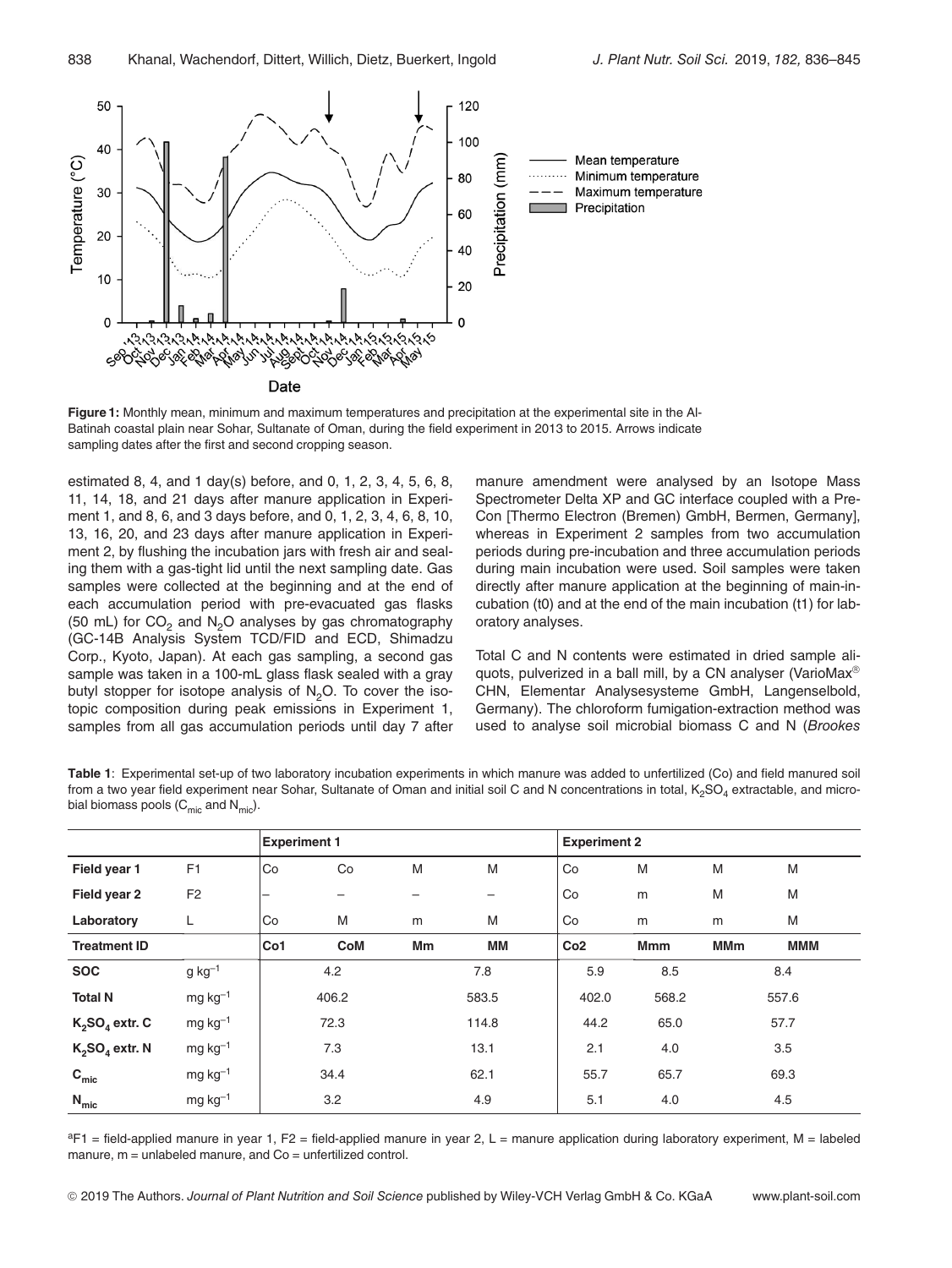et al., 1985). An aliquot of 10 g of fumigated (24 h with CHCl<sub>3</sub> at 25°C) and non-fumigated soil were extracted in 40 mL 0.05 M  $K<sub>2</sub>SO<sub>4</sub>$  solution for 30 min in a horizontal shaker at 200 rev min–1. Organic C and total N in the filtered soil extracts were measured using an automatic analyser (Multi N/C<sup>®</sup> 2100, Analytic Jena GmbH, Germany). The results were used to calculated microbial biomass C and N according to Sradnick et al. (2014; Brookes et al., 1985; Joergensen et al., 2011). Aliquots of the extracts were freeze-dried and analyzed by an Isotope Mass Spectrometer Delta V Advantage and a Conflo III interface [Thermo Electron (Bremen) GmbH, Bremen, Germany] coupled with an Elemental Analyser Flash 2000 (Thermo Fisher Scientific Inc., Cambridge, UK) for the isotopic composition of N.

For calculation of the  $15N$  enrichment in microbial biomass, at% excess of fumigated (ape<sub>f</sub>) and non-fumigated extracts  $(ape_{ni})$  were multiplied with the respective N concentration of the extracts, subtracted and divided by the difference of N between fumigated and non-fumigated extracts as follows (Wachendorf and Joergensen, 2011):

at% excess<sub>Nmic</sub> = 
$$
(N_f \times ape_f - N_{nf} \times ape_{nf})/(N_f - N_{nf})
$$
. (1)

 $N<sub>2</sub>O$  and CO<sub>2</sub> emissions were calculated as follows (Siegfried et al., 2011; Ingold et al., 2018):

$$
Gas_{N_2O\text{ or }CO_2}\left[mg\ h^{-1}\ kg^{-1}\right)
$$
\n
$$
= \left[\left(\frac{C_2}{(273,15+T_2)}\right) - \left(\frac{C_1}{(273,15+T_1)}\right)\right]
$$
\n
$$
\times \frac{\left(V \times \frac{3600}{t} \times 298,15\right)}{\left(\frac{8.3143 \times 298,15}{101325}\right) \times 1000000 \times W}\times m_{C\text{ or }N},
$$
\n(2)

whereby  $C_1$  and  $C_2$  represent the measured N<sub>2</sub>O or CO<sub>2</sub> concentrations (ppb),  $\overline{T}_1$  and  $T_2$  the temperature measured at the sampling events (°C), V the volume of the incubation jars, t the time between the two sampling events (s), W the DM weight of the soil (kg), and  $m<sub>C</sub>$  the mass of C or  $m<sub>N</sub>$  the mass of N. The constant 298.15 is the standardized temperature of 25°C in °K, the term  $\frac{8.3143\times298.15}{101325}$  stands for the gas constant at ambient temperature and pressure. Measured <sup>15</sup>N concentrations in air samples were corrected for dilution with ambient air used to flush incubation jars before subsequent calculations.

To calculate the percentage of N derived from applied manure for each treatment ( $Ndfm_{treatment}$ ) the following equation from Nason and Myrold (1991) was used whereby atom % excess (ape) is the difference between the  $15N$  concentration of samples and the natural abundance measured in controls (Co1 or Co2):

Ndfm treatment%

 $=$  <sup>15</sup>N ape sample (gas, soil, microorganism)/ (3)

 $15N$  ape goat manure  $\times 100$ .

To estimate the amount of N in the total N,  $K_2SO_4$  extractable N, microbial biomass N, and  $N<sub>2</sub>O-N$  pools derived from soil (soil Co, soil Mm, and soil MM), field-applied manure in year 1 (F1), field-applied manure in year 2 (F2) and manure applied during the laboratory experiment (L) the following calculations were conducted for Experiment 1. Mean  $(\bar{x})$  concentrations of the N pools from the treatments Mm and MM in Experiment 1 and Mmm, MMm, and MMM in Experiment 2 were used under the statistically validated assumption that unlabeled (m) and labeled manure (M) had similar effects on the N pools.

$$
Ndf L_{COM} = \frac{Ndfm_{COM} \% \times N_{COM}}{100},
$$
\n(4)

$$
Ndf\text{ }Soil\text{ }Co=N_{COM}-N_{dfm}\text{ }L,\text{ \qquad (5)}
$$

$$
Ndf F1_{MM} = \frac{Ndfm_{Mm} \sqrt[6]{\times} \bar{x}N_{Mm+MM}}{100},
$$
 (6)

$$
Ndf L_{MM} = \frac{(Ndfm_{MM}\% - \bar{x}Ndfm_{MM}\%) \times \bar{x}N_{MM+MM}}{100},
$$
 (7)

$$
Ndf\text{ }Soil\text{ }M=\bar{x}N_{Mm+MM}-Ndf\text{ }F1_{MM}-Ndf\text{ }L_{MM}.\text{}
$$
 (8)

For the calculation of the results from Experiment 2 the following equations were used:

$$
Ndf F1_{MMM} = \frac{Ndfm_{Mmm} \% \times \bar{x}N_{Mmm+MMM+MMM}}{100}, \qquad (9)
$$

$$
Ndf F2_{MMM} = \frac{(Ndfm_{MMM} \% - \bar{x} Ndfm_{Mmm} \% ) \times \bar{x} N_{Mmm+MMM+MMM}}{100},
$$
\n(10)

$$
\sum_{k=1}^{n} \frac{1}{k!}
$$

$$
Ndf L_{MMM} = \frac{(Ndfm_{MMM} \% - \bar{x} Ndfm_{MMm} \% ) \times \bar{x} N_{Mmm+MMm+MMM}}{100},
$$
\n(11)

$$
\begin{aligned} \text{Ndf Soil} \text{ MM} &= \bar{x} N_{Mmm+MMm+MMM} - \text{Ndf } F2 - \text{Ndf } F1 \\ &- \text{Ndf } L. \end{aligned} \tag{12}
$$

#### 2.3 Statistical analysis

Normality of data residuals was examined using the Shapiro– Wilk test and homogeneity of variances was analyzed by the Levene's test at  $p < 0.05$ . Statistical analysis was performed using the Generalized Linear Mixed Model (GLMM) procedure in SPSS (SPSS 20.0) taking into account the relatedness of soil samples collected from the same plots in the field experiment, plot was a random factor. Treatment and sampling time were considered fixed factors. The significance of changes of estimated Ndf manure pools during the laboratory experiment was tested by paired t-tests at  $p < 0.05$ .

### 3 Results

In Experiment 1, concentrations of SOC,  $K_2SO_4$  extractable C, and microbial biomass C increased with increasing number of manure applications (Co1 < CoM < Mm = MM; Tab. 2) and significantly changed during the incubation experiment. While SOC generally decreased during the experiment,  $K<sub>2</sub>SO<sub>4</sub>$  extractable C increased on control soils and remained relatively constant on field-manured soils, whereas microbial biomass C increased in all treatments. During pre-incubation,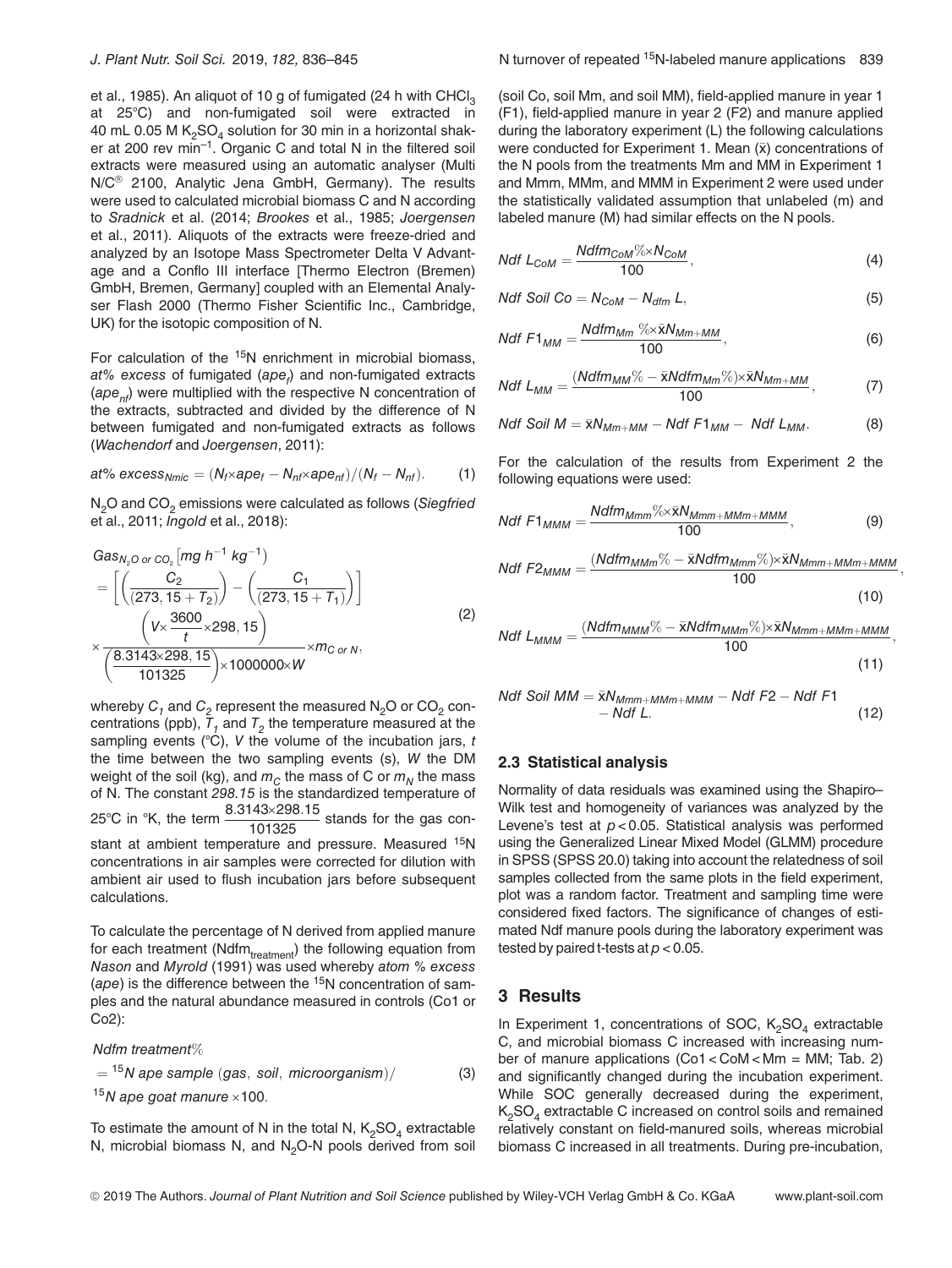**Table 2:** Mean and standard deviation (in parentheses) of SOC, K<sub>2</sub>SO<sub>4</sub> extractable C, microbial biomass C (C<sub>mic</sub>) after pre- and main-incubation and cumulative CO<sub>2</sub>-C emissions during pre- and main-incubation of two laboratory incubation experiments with soils from a field experiment in the Sultanate Oman mixed with <sup>15</sup>N labeled (M) or unlabeled (m) manure. The statistical results of a mixed model ANOVA with treatment (tr) as a fixed factor and sampling time (ti) as repeated measure variable are given below. Letters indicate significant differences between treatments at  $p < 0.05$  for each sampling time separately.

| Sampling time (d) |                | <b>SOC</b>                 |                            | $K_2SO_4$ extractable C |                     | $\mathbf{C}_{\text{mic}}$ |                    | Cumulative CO <sub>2</sub> -C<br>pre- / main-incubation |                    |
|-------------------|----------------|----------------------------|----------------------------|-------------------------|---------------------|---------------------------|--------------------|---------------------------------------------------------|--------------------|
|                   | $(g kg^{-1})$  |                            | $(mg kg-1)$                |                         | $(mg kg-1)$         |                           | $(mg kg-1)$        |                                                         |                    |
|                   |                | 0                          | 21                         | 0                       | 21                  | 0                         | 21                 | $-10$ to $0$                                            | 0 to 21            |
| Exp. $1^a$        | Co1            | 3.7a<br>(0.77)             | 3.4a<br>(0.38)             | 87.0 a<br>(9.93)        | 123.5 a<br>(11.03)  | 43.5 a<br>(16.19)         | 45.3 a<br>(12.42)  | 61.9 a<br>(16.16)                                       | 55.9 a<br>(5.98)   |
|                   | CoM            | 5.4 <sub>b</sub><br>(0.60) | 4.6a<br>(0.38)             | 111.1a<br>$(16 - 02)$   | 128.1 ab<br>(7.12)  | 67.3 ab<br>(16.19)        | 129.5 b<br>(40.82) | 61.0 a<br>(19.34)                                       | 239.2 b<br>(14.43) |
|                   | Mm             | 8.8 c<br>(0.74)            | 8.1 <sub>b</sub><br>(1.25) | 147.5 b<br>(18.01)      | 147.8 b<br>(10.77)  | 122.4 bc<br>(30.04)       | 174.9 b<br>(31.09) | 121.9b<br>(34.39)                                       | 279.5 c<br>(30.62) |
|                   | MM             | 10.1c<br>(0.96)            | 8.7b<br>(1.44)             | 167.2 b<br>(21.29)      | 141.7 ab<br>(10.10) | 149.5 c<br>(57.89)        | 159.6 b<br>(44.87) | 125.1 b<br>(19.34)                                      | 330.1 d<br>(29.38) |
| Exp. 2            | Co2            | 5.7 ab<br>(1.83)           | 6.0<br>(1.85)              | 25.3a<br>(1.34)         | 27.8a<br>(3.24)     | 61.6 a<br>(15.74)         | 34.7 a<br>(13.80)  | 33.6 a<br>(3.91)                                        | 50.2a<br>(7.95)    |
|                   | Mmm            | 8.9 ab<br>(0.48)           | 8.8<br>(0.95)              | 52.1 b<br>(11.84)       | 45.2 c<br>(2.60)    | 140.5 b<br>(26.35)        | 136.9 b<br>(9.00)  | 89.7b<br>(10.70)                                        | 342.0 b<br>(31.85) |
|                   | MMm            | 8.6 a<br>(0.18)            | 7.5<br>(1.27)              | 51.9 b<br>(5.87)        | 47.1 c<br>(7.97)    | 124.4 b<br>(5.80)         | 118.5 b<br>(32.90) | 90.0 b<br>(5.13)                                        | 332.0 b<br>(38.36) |
|                   | <b>MMM</b>     | 9.6 <sub>b</sub><br>(0.30) | 8.7<br>(0.45)              | 57.5 b<br>(13.56)       | 38.4 b<br>(2.30)    | 134.3 b<br>(31.21)        | 133.9 b<br>(12.49) | 83.1 b<br>(4.39)                                        | 356.7 b<br>(51.85) |
| Exp. $1^a$        | Tr             | 0.001                      |                            | < 0.001                 |                     | < 0.001                   |                    | 0.008                                                   | < 0.001            |
|                   | Ti             | 0.018                      |                            | 0.049                   |                     | 0.004                     |                    |                                                         |                    |
|                   | $Tr \times Ti$ | 0.515                      |                            | < 0.001                 |                     | < 0.001                   |                    |                                                         |                    |
| Exp. 2            | Tr             | < 0.001                    |                            | < 0.001                 |                     | < 0.001                   |                    | < 0.001                                                 | < 0.001            |
|                   | Ti             | 0.274                      |                            |                         | 0.013               |                           | 0.224              |                                                         |                    |
|                   | $Tr \times Ti$ |                            | 0.553                      |                         | 0.055               |                           | 0.576              |                                                         |                    |

<sup>a</sup>Results for K<sub>2</sub>SO<sub>4</sub> extractable C and C<sub>mic</sub> of Experiment 1 have been published in *Ingold* et al. (2018).

cumulative  $CO<sub>2</sub>$ -C emissions were twice as high in field-manured soil (Mm and MM) compared with the control soil and increased two- to four-fold after fresh manure application, while emission from un-manured control slightly declined during main incubation. In Experiment 2 SOC,  $K_2SO_4$  extractable C, microbial biomass C, and cumulative  $\overline{CO}_2$ -C emissions were significantly higher in manured treatments compared with the unmanured control. Significant changes during the incubation experiment were only observed for  $K_2SO_4$  extractable C, with 10 to 30% reductions until the end of the experiment. Cumulative  $CO<sub>2</sub>$ -C emissions were about four fold higher during the main incubation compared to the pre-incubation.

Similar to the C pools, total N,  $K_2SO_4$  extractable N, and microbial biomass N at the beginning of Experiment 1 were higher with increasing number of manure applications (Co1 < CoM < Mm = MM; Fig. 2), while at the end of the incubation this was only true for total N. In the repeatedly manured soils Mm and MM, changes in  $K_2SO_4$  extractable N and

microbial biomass N during main incubation were only minor, whereas in CoM  $K_2SO_4$  extractable N declined by 40% and microbial biomass N increased by 220%. Cumulative  $N<sub>2</sub>O-N$ emissions were 2.5-fold higher in previously field-manured soil compared with control soil during pre-incubation and increased 10-fold in CoM during main incubation. Remarkably, one-time manured soil (CoM) emitted three-fold more  $N<sub>2</sub>O-N$  during the main incubation compared with two-times manured soils Mm and MM. Nitrogen derived from labeled manure (Ndfm) was significantly higher in MM compared with CoM for total N and  $K_2SO_4$  extractable N at the end of the main incubation period, whereas for cumulative  $N<sub>2</sub>O-N$  emissions CoM was 5-fold higher than Mm. In Experiment 2, three time manuring increased total N,  $K_2SO_4$  extractable N, and microbial biomass N compared with the control Co2 (Fig. 2). Nitrogen derived from labeled manure (Ndfm) in total N,  $K_2SO_4$  extractable N, and microbial biomass N increased<br>with the number of <sup>15</sup>N manure applications with the number of  $15N$  manure (Co2 < Mmm < MMm < MMM) at the beginning and at the end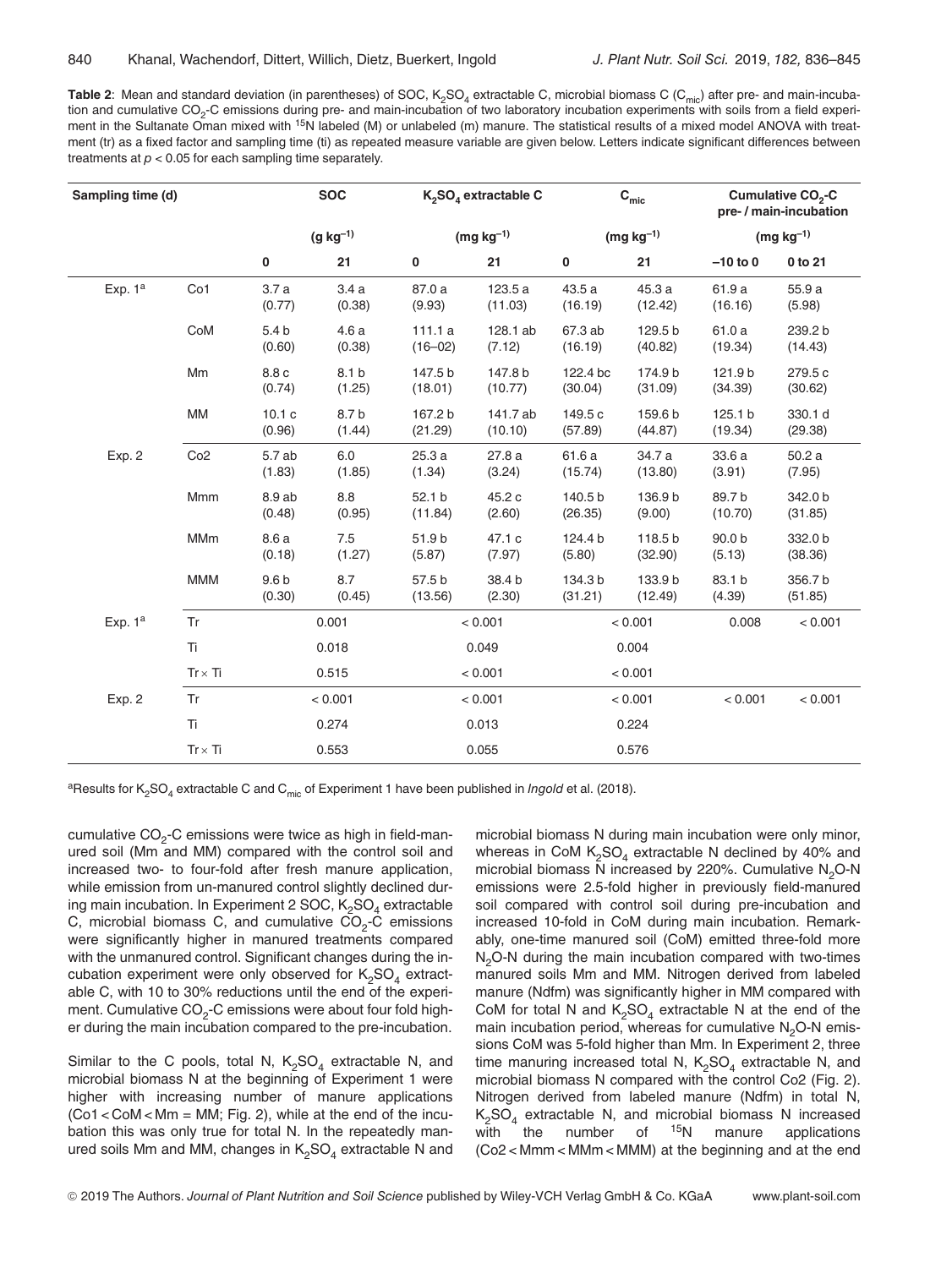

days after recent manure application in the laboratory experiment

**Figure 2:** Mean total N (a),  $K_2SO_4$  extractable N (b), and microbial biomass N (N<sub>mic</sub>; c) at the beginning (0 days) and at the end (21 days) of the main incubation and cumulative  $N<sub>2</sub>O-N$  emissions (d) during pre-(–10 to 0 days) and main-incubation (0 to 21 days) of two laboratory incubation experiments with soils from a field experiment in the Sultanate Oman mixed with 15N labeled (M) or unlabeled (m) manure. Whiskers show standard errors of mean. Small letters indicate significant differences between treatments for overall N pools, and capital letters for Ndfm at significance levels of  $p < 0.05$ .

© 2019 The Authors. Journal of Plant Nutrition and Soil Science published by Wiley-VCH Verlag GmbH & Co. KGaA www.plant-soil.com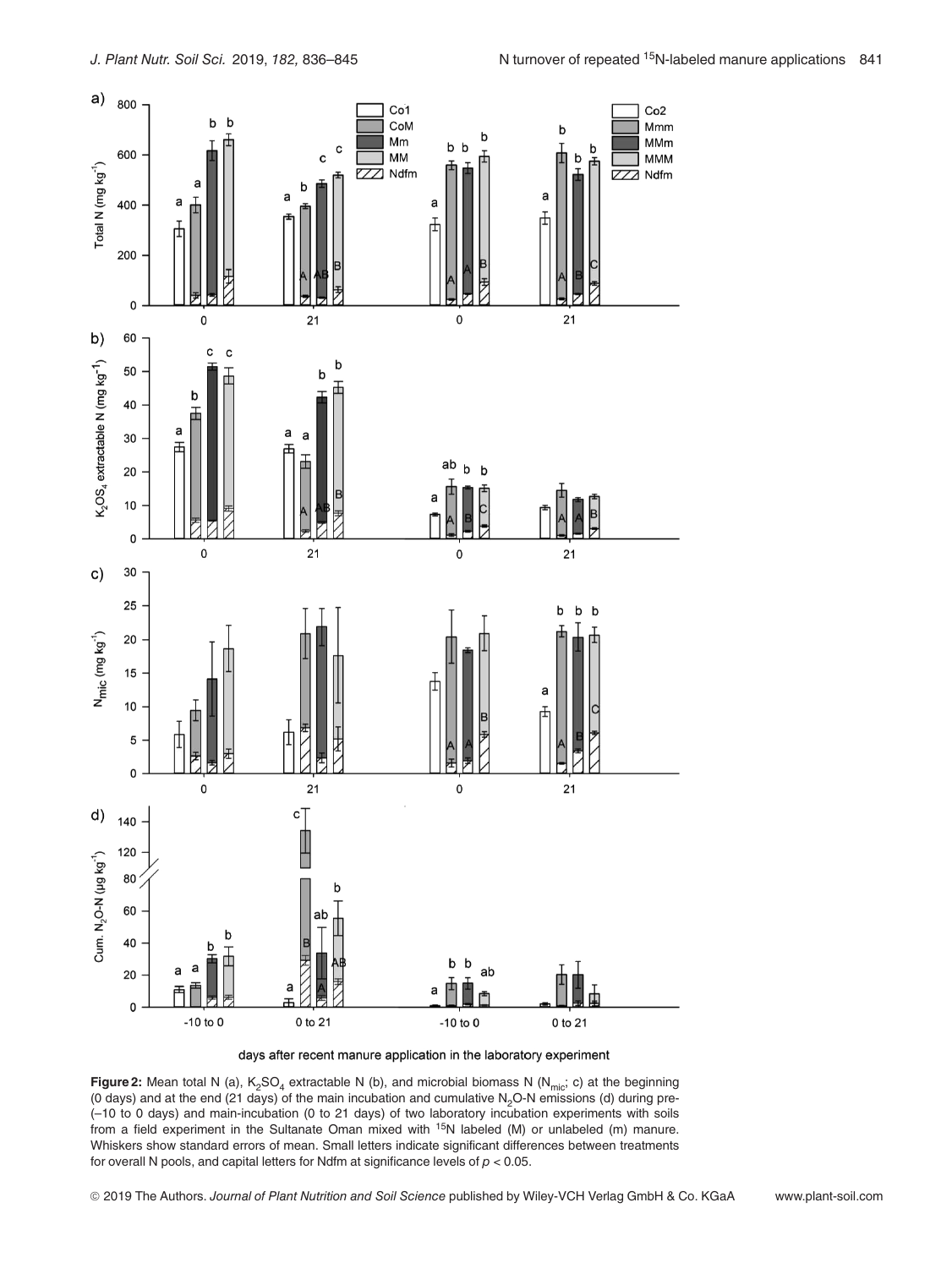of the main incubation, although differences between Mmm and MMm were not always significant. Cumulative  $N<sub>2</sub>O-N$ emissions were only significantly higher in manured soil compared with CO<sub>2</sub> during pre-incubation and Ndfm did not change with increasing number of labeled manure applications.

To distinguish between N derived from soil pool and manure applications F1 and L, the above described equations resulted in contributions to total N,  $K_2SO_4$  extractable N, and microbial biomass N of about 80 to 90% from soil (Co and M) at the beginning of the main incubation of Experiment 1. 7%, 11%, and 16% of the three N pools derived from F1 in soil M, respectively, and 10%, 8 to 15%, and 2 to 21% from L in soils Co and M, respectively (calculated from Tab. 3). During the main incubation of previously field-manured soil, total N,  $K<sub>2</sub>SO<sub>4</sub>$  extractable N, and microbial biomass N derived from soil and F1 decreased by 4 to 26%, although these changes were not always significant. Changes were strongest in N derived from L with 40% reduction of  $K_2SO_4$  extractable N and increases of 400% of microbial biomass N. Average daily N<sub>2</sub>O-N emission rates of recently manured control soil (CoM) increased four-fold after manure application compared to the pre-incubation, with L contributing only 22% of daily emissions. In contrast, repeatedly manured soil (M) had a 40% lower N<sub>2</sub>O-N emission rate after fresh manure application and F1 contributed 22% and L 9% to daily  $N<sub>2</sub>$ O-N emissions.

In Experiment 2, soil-derived N was estimated to 84%, 75%, and 71% in total,  $K_2SO_4$  extractable N, and microbial biomass

N, respectively. About similar amounts of N derived from F1 and F2 with 4% of total N and 7–8% in  $K_2SO_4$  extractable N, whereas fresh manure L contributed 7%, 11%, and 18% to total,  $K<sub>2</sub>SO<sub>4</sub>$  extractable and microbial biomass N, respectively. While in unmanured soils  $K_2SO_4$  extractable N increased by 29% and microbial biomass N decreased by 33% in soils manured three times,  $K_2SO_4$  extractable N derived from soil, F1, F2, and L decreased, whereas microbial biomass N remained relatively constant. The  $N<sub>2</sub>O$  emission rates were generally lower in Experiment 2 compared to Experiment 1 and N<sub>2</sub>O-N originating from soil, F1, and F2 declined after manure application. During the main incubation period, N<sub>2</sub>O-N derived from soil was highest with 71%, followed by L with 20%, F2 with 5% and F1 with 4%.

#### 4 Discussion

Our soils had a low SOC and total N content, as typically observed for this soil type and climate region (Siegfried et al., 2011; Ingold et al., 2015). Previous studies showed that soil C and N stocks of semi-arid and arid soils can be maintained or increased by repeated applications of animal manure at rates of 2-8 t ha<sup>-1</sup> y<sup>-1</sup> and 134-350 kg N ha<sup>-1</sup> y<sup>-1</sup> (Siegfried et al., 2011; Ingold et al., 2015; Yang et al., 2016). However, the same studies revealed quick mineralization of soil-applied manure and high annual C and N losses via gaseous emissions. Yet, studies investigating N-turnover processes under arid and semi-arid conditions, particularly using isotope tracing techniques, are scarce. In the current study, due to dilution by unlabeled fertilizer N and high soil N mineralization

Table 3: Means and standard errors (in parentheses) of total N, K<sub>2</sub>SO<sub>4</sub> extractable N, microbial biomass N (N<sub>mic</sub>) and daily N<sub>2</sub>O-N emission rates derived from soil and manure applications during pre- and main-incubation of two laboratory incubation experiments with soils from a field experiment in the Batinah plain of Sultanate Oman mixed with <sup>15</sup>N labeled (M) or unlabeled (m) manure. Significant changes of N pools during the experiment are indicated by small letters.

| Sampling time (d)         |                                                            | <b>Total N</b> |              | $K_2SO_4$ extractable N |                 | $N_{\text{mic}}$ |                | Daily N <sub>2</sub> O-N emission<br>pre- / main-incubation |                   |
|---------------------------|------------------------------------------------------------|----------------|--------------|-------------------------|-----------------|------------------|----------------|-------------------------------------------------------------|-------------------|
|                           |                                                            | $(mg kg^{-1})$ |              | $(mg kg^{-1})$          |                 | $(mg kg^{-1})$   |                | $(\mu g kg^{-1} d^{-1})$                                    |                   |
|                           |                                                            | 0              | 21           | 0                       | 21              | 0                | 21             | $-10$ to 0                                                  | 0 to 21           |
| Experiment 1 <sup>a</sup> | Soil <sub>0</sub> (Co1)                                    | 306a(18.1)     | 354 b (8.3)  | 27.4 (1.4)              | 26.9(1.2)       | 5.9(2.0)         | 6.2(1.9)       | 1.24 b $(0.12)$                                             | 0.13a(0.12)       |
|                           | Ndf Soil Co                                                | 359 (11.0)     | 359(3.5)     | 31.9 b (0.5)            | 20.8a(0.2)      | 7.5a(0.7)        | 14.4 b $(0.6)$ | $1.24$ a $(0.12)$                                           | 4.98 b $(0.10)$   |
|                           | Ndf $\mathsf{L}_{\mathsf{Co}\mathsf{M}}$                   | 42 (11.0)      | 37(3.5)      | 5.5(0.5)                | 2.4(0.2)        | 2.0(0.7)         | 6.5(0.6)       |                                                             | 1.41(0.10)        |
|                           | Ndf Soil M                                                 | 528 (25.4)     | 442 (11.0)   | 40.7 b (0.7)            | 36.4 a (0.7)    | 13.6(0.8)        | 13.0(1.8)      | 2.48 b (0.07)                                               | 1.48a(0.13)       |
|                           | Ndf $F1_{MM}$                                              | 44 b (3.0)     | 33a(1.9)     | 5.3(0.2)                | 5.1(0.3)        | 2.6(0.6)         | 2.1(0.5)       | 0.62 b(0.07)                                                | $0.46$ a $(0.07)$ |
|                           | Ndf $\mathsf{L}_{\mathsf{MM}}$                             | 67(22.7)       | 28 (11.2)    | 4.0 b(0.7)              | $2.4$ a $(0.6)$ | 0.9a(0.4)        | 4.6 b(1.4)     |                                                             | 0.18 b (0.07)     |
| <b>Experiment 2</b>       | Soil <sub>0</sub> (Co <sub>2</sub> )                       | 323 a (24.7)   | 349 b (24.1) | 7.3a(0.4)               | 9.4 b (0.7)     | 13.8 b(1.3)      | 9.3a(0.7)      | 0.09(3.91)                                                  | 0.10(0.03)        |
|                           | Ndf Soil MM                                                | 478 (9.9)      | 482 (6.4)    | 11.7 b $(0.4)$          | 9.8a(0.3)       | 14.2(0.8)        | 14.6(0.4)      | 0.82 b(10.70)                                               | 0.50 a (0.05)     |
|                           | Ndf $\mathsf{F1}_{\mathsf{MMM}}$                           | 25(2.8)        | 25(2.5)      | 1.0(0.2)                | 0.8(0.1)        | 1.4(0.4)         | 1.5(0.1)       | 0.08 b(5.13)                                                | 0.03 a (0.01)     |
|                           | Ndf $\text{F2}_{\text{MMM}}$                               | 23(1.9)        | 25(3.2)      | 1.3 b(0.2)              | 0.9a(0.1)       | 0.7(0.5)         | 2.0(0.3)       | 0.19 b (0.18)                                               | $0.07$ a $(0.02)$ |
|                           | $\operatorname{\sf Ndf}\,{\sf L}_{\operatorname{\sf MMM}}$ | 41 (9.4)       | 38(8.1)      | 1.6(0.3)                | 1.4(0.1)        | 3.6(0.5)         | 2.6(0.2)       |                                                             | 0.17(0.07)        |

<sup>a</sup>Results for total, K<sub>2</sub>SO<sub>4</sub> extractable N and N<sub>mic</sub> of Experiment 1 have been published in *Ingold* et al. (2018). F1 = field-applied manure in year 1, F2 = field-applied manure in year 2, L = manure application during laboratory experiment, M = labeled manure, m = unlabeled manure, and Co = unfertilized control.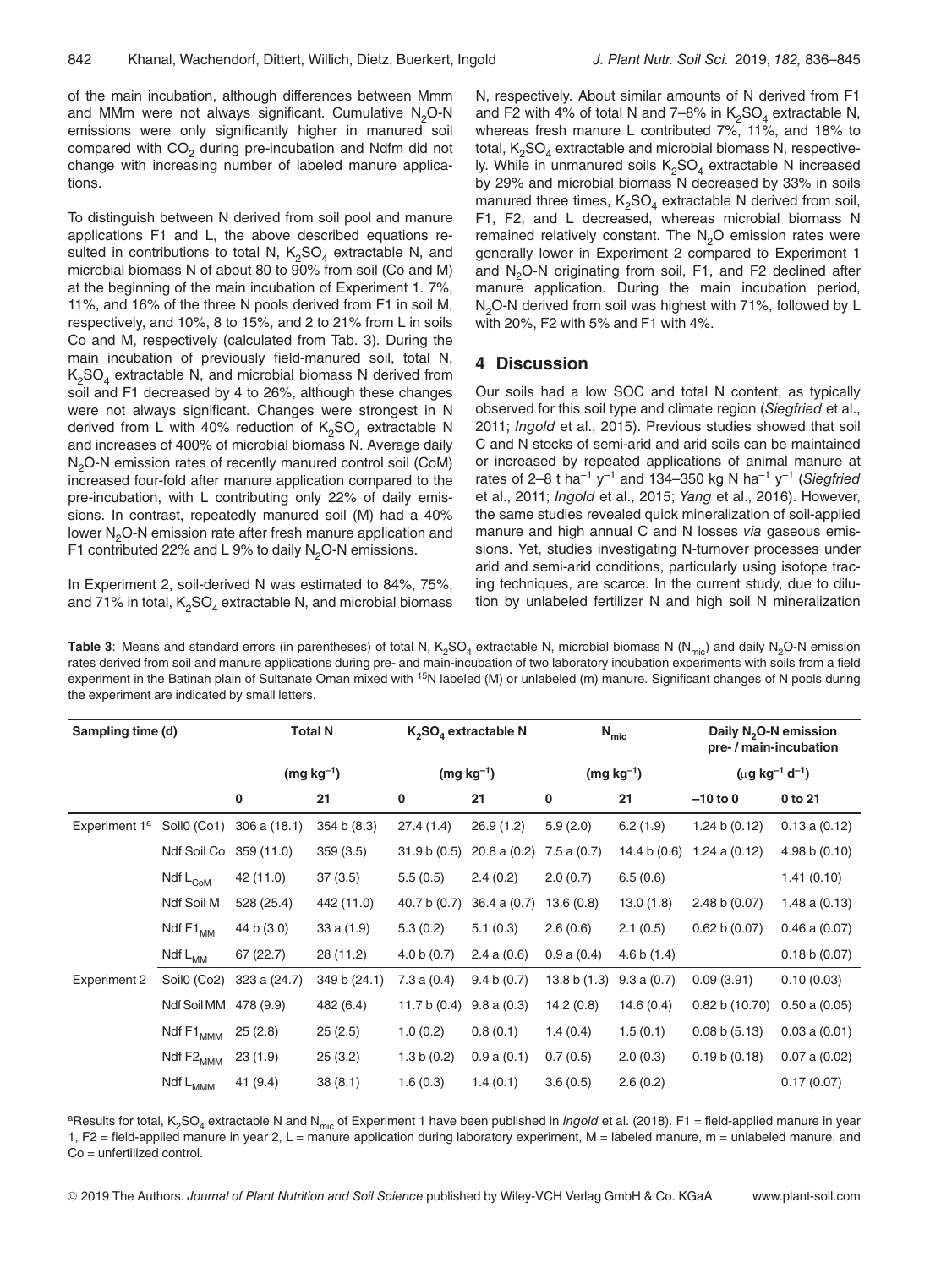rates, the labeling of Rhodes grass resulted in a <sup>15</sup>N labeling of 0.675 at%, which is relatively low for  $15N$  tracing approaches. Nevertheless, 15N labeling in manure, in manured soil N pools (total N,  $K_2SO_4$  extractable N, and microbial biomass N), and in volatile  $\overline{N}$  (N<sub>2</sub>O-N and NH<sub>2</sub>-N) were significantly different from natural abundance measured in unlabeled manure and N pools of control soils under laboratory conditions (Ingold et al., 2018). Under field conditions in Oman, 57% of N derived from previously field applied manure was left in the soil one year after manure application at rates equivalent to 210 kg N ha<sup>-1</sup> and 30% after a further year. In a litterbag experiment conducted in a comparable soil in Northern Oman, 60 to 70% of applied manure N remained in manure placed in litterbags in the soil at 10 cm depth after 6 to 12 weeks in regularly irrigated soil (Ingold et al., 2017). The study showed that organic matter disappearance from litterbags strongly declined after four to six weeks, being best described by an asymptotic model, indicating that the remaining organic matter in soil applied manure was more stable and less prone to decomposition processes. In general, fieldapplied manure contributed to a higher extent to the more labile and active N pools of  $K_2SO_4$  extractable N and microbial biomass N than soil. This was expected as the soil N pool mainly comprises a large humus N pool with slow mineralization rates (Beauchamp et al., 2011). In Experiment 1, previously field applied manure (F1 $_{MM}$ ) contributed 7% of total N, 11% of  $K_2SO_4$  extractable N, and 16% to microbial biomass N in soil sampled at the end of the first year of a field experiment. As expected, after a further cropping period the contribution of this manure (Ndf F1<sub>MMM</sub>) to total N,  $K_2SO_4$ extractable N, and to microbial biomass N declined to 4%, 7%, and 7%, respectively. The decline of <sup>15</sup>N-labeled manure derived microbial biomass from 2.6 mg  $kg^{-1}$  in MM to 1.4  $mg\,kg^{-1}$  in MMM is in accordance with results of the Broadbalk wheat experiment, in which a 60% decrease of microbial biomass N derived from 15N-labeled ammonium nitrate was observed after three years (Shen et al., 1988). The reduction of manure derived microbial biomass is with 46% in the same order as the 43% reduction of total N, indicating similar long-term turnover rates of both pools. However, within three weeks after fresh manure application during the two laboratory incubation experiments, both decrease and increase of microbial biomass N derived from previously applied manure could be observed. Thereby, the direction of the changes seemed to be influenced by the immediate history of the soils used, although these changes should be interpreted carefully as the  $15N$  labeling in manure was relatively low. The soil used in Experiment 1 was collected after an extremely hot and dry fallow period of five months following the harvest of the crops cultivated during the first cropping season, whereas for Experiment 2 the soil was collected one week before crop harvest. The possible decomposition of residual manure, harvest residues from the first year, and dead microbial biomass during the hot and dry fallow period may have led to the release of easily decomposable solutes after rewetting of dry soil (Birch, 1958; Zech et al., 1997; Borken and Matzner, 2008). The 1.9-fold higher  $K_2SO_4$ extractable C and 3.8-fold higher  $K_2SO_4$  extractable N found in the initial soil of Experiment 1 indicated a higher presence of labile C and N fractions compared with the soil used in Experiment 2. This can explain the 33 to 88% higher  $CO<sub>2</sub>$ 

emissions and 2 to 10-fold higher  $N<sub>2</sub>O$  emissions during preincubation in Experiment 1 compared with Experiment 2, even though the two incubation experiments were conducted under similar laboratory conditions ( $25^{\circ}$ C, 50% water holding capacity, 1.8 g cm–3 bulk density, durations of pre- and main incubation). The two major processes emitting  $N<sub>2</sub>O$  from soil are nitrification and denitrification, which are mainly affected by soil moisture, temperature and the presence of labile C and N (Bateman and Baggs, 2005; Butterbach-Bahl and Dannenmann, 2011). It is likely that the stronger microbial growth, the higher  $CO<sub>2</sub>$  emissions during pre-incubation and the considerably higher  $N<sub>2</sub>O$  emissions during the whole incubation experiment were triggered by the higher availability of easily mineralizable C and N sources (Murphy et al., 2000; Jones et al., 2004; Velthof and Mosquera, 2011). Interestingly, microbial biomass C and N increased during Experiment 1 after manure application, whereas during Experiment 2 they remained constant or even decreased. This in turn may have resulted in higher mineralization rates and a flush of microbial activity,  $CO<sub>2</sub>$ , and N<sub>2</sub>O emissions (Harrison-Kirk et al., 2013), called priming or "Birch effect" (Birch, 1958; Kuzyakov et al., 2000). This effect was much higher after the application of manure to unfertilized control compared with previously fieldmanured soil, which has been discussed by Ingold et al. (2018). In accordance to previous studies (Austin et al., 2004; Borken and Matzner, 2008), our results show that in arid, subtropical environments the distinct hot and dry fallow period strongly affects microbial activity and mineralization processes after rewetting of exposed soils. This can lead to considerable C and N losses via gaseous emissions. Particularly on previously unfertilized soils, N-losses via N<sub>2</sub>O can be substantial, whereby the more recalcitrant soil  $N$  pool is significantly affected. However, even a single application of organic manure in the field led to a considerable increase in soil organic C and N pools, and reduced  $N<sub>2</sub>O$  emissions by 67% compared with the unfertilized control soil. This emphasises the importance of regular manure applications to irrigated sandy soils in arid and subtropical environments.

Our hypothesis, that the proportion of N derived from repeated manure applications in the measured N pools declines with time, was only partly confirmed. Studies on manure turnover in Oman revealed quick mineralization of organic matter and high gaseous C and N losses in irrigated agriculture (Buerkert et al., 2010; Siegfried et al., 2011). The organic matter of goat manure applied in a litterbag experiment in Oman declined within two to four weeks after soil application and remained relatively stable thereafter (Ingold et al., 2017). Depending on feed composition, animal manure contains different proportions of undigested N, bacterial and endogenous debris N, and water-soluble N (Al-Kindi et al., 2015), which are decomposed at different rates (Sørensen and Jensen, 1998). This decline of organic matter in the litterbag experiment followed an asymptotic exponential model with a stable organic matter fraction of about 60%, which likely comprised of undigested feed components (Sørensen and Jensen, 1998). Thus, it was expected that easily decomposable organic compounds from goat manure are quickly mineralized after application leaving the more stable compounds in the soil for slow mineralization during the following years (Dittert et al., 1998). This would lead to a reduction of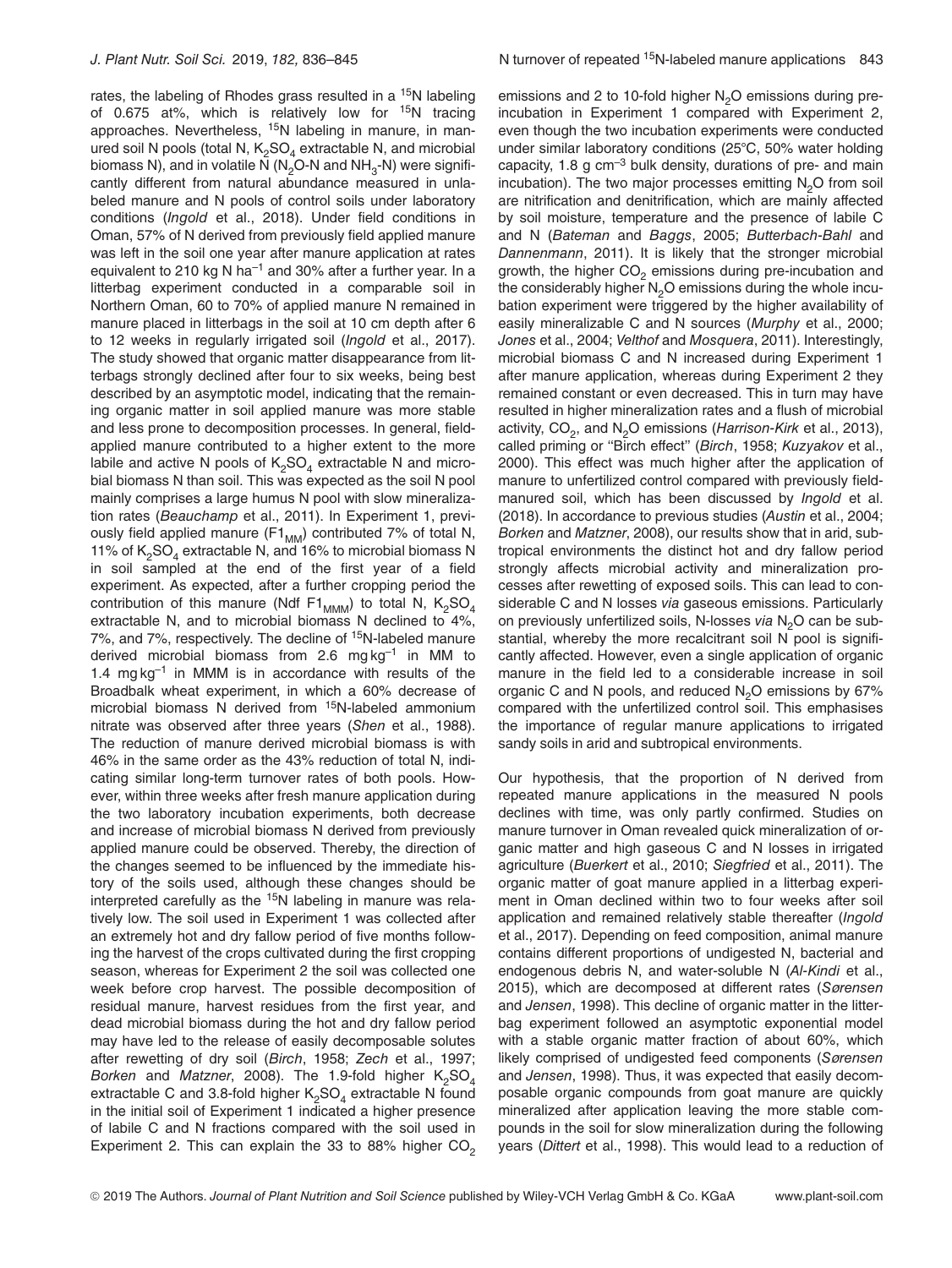the contribution of manure to measured N pools with time in the order  $F2_{MMM}$  <  $F1_{MMM}$  <  $L_{MMM}$ , which was observed at the end of Experiment 2 and is in agreement with a review by Smith and Chalk (2018). Because of the smaller labile fraction of  $K_2SO_4$  extractable N in manure with time, a reduced utilization of N derived from  $F2_{MMM}$  and  $F1_{MMM}$  for microbial biomass N and  $N<sub>2</sub>O$  emissions was anticipated. This was, however, only true for N<sub>2</sub>O emissions, whereas microbial biomass N was mainly promoted by  $F1_{MMM}$ . It must, however, be taken into consideration that the total microbial biomass C and N did not significantly change during the main incubation of Experiment 2, and calculated differences in N derived from manure were not statistically significant. At the end of Experiment 1,  $K_2SO_4$  extractable N and N<sub>2</sub>O-N emission rates were higher in  $F1_{MM}$  (field-applied manure in first year) compared with L<sub>MM</sub> (applied during laboratory incubation) although its contribution to total N was lower. Though this appears to contradict our hypothesis, it should be kept in mind that the late sampling date and concurrent longer exposure of the field-applied manure to very hot temperatures during the fallow period seemed to have led to an accumulation of more labile Cand N-forms in manure and soil pools and subsequently to higher N<sub>2</sub>O emission rates. In addition, the soils used in the two experiments were stored for nine and five month under air dry conditions and room temperatures, which might have affected the soils differently. The microbial biomass in Experiment 1, however, preferably utilized freshly applied manure leading to an increase of  $L_{MM}$  derived microbial biomass N by 400%, whereas microbial biomass N derived from  $F1_{MM}$  and from soil remained relatively constant. The reason for this contradictory effect of manure application on microbial biomass N and N<sub>2</sub>O emissions in Experiment 1 is unclear and merits further research. Despite the differences between the two experiments, repeated manure applications seemed to stabilize soil N pools compared with the unfertilized control soil.

# 5 Conclusions

Despite similar laboratory conditions during the two experiments, effects of repeated manure applications on total,  $K_2SO_4$  extractable, and microbial biomass N, as well as  $CO_2$ and N<sub>2</sub>O emissions were ambiguous and only partly confirmed our hypothesis. At the end of Experiment 2, the contribution of manure applications to total N,  $K_2SO_4$  extractable N, and microbial biomass N as well as  $N_2O-N$  during main incubation followed the expected order  $F2_{MMM}$  <  $F1_{MMM}$  <  $L_{MMM}$ , which could not be confirmed in Experiment 1. The sampling of soil for Experiment 1 after a long, hot and dry fallow period seemed to be one of the major factors leading to high  $K_2SO_4$ extractable C and N and consequentially to high  $CO<sub>2</sub>$  and N<sub>2</sub>O emissions, particularly during pre-incubation, and a strong microbial growth after manure application. On previously field-manured soils, microbial biomass N uptake originated mainly from recent manure applications, whereas no further microbial biomass was built upon soil-derived N. Already a single manure application in the field led to higher SOC and total N, and 67% lower  $N<sub>2</sub>O-N$  emissions during the laboratory incubation. This indicated a stabilization of soil N-pools compared to unfertilized soil, and emphasizes the importance of regular organic matter applications in irrigated agriculture of the arid Subtropics.

## Acknowledgments

This research was funded by the Deutsche Forschungsgemeinschaft (DFG) within the Graduate Research Training Group 1397 'Regulation of Soil Organic Matter and Nutrient Turnover in Organic Agriculture' at Universität Kassel. We are thankful to the Royal Court Affairs (Royal Gardens and Farms), Sultanate Oman for support of the field research. Our especial thanks go to Dr. Jens Dyckmans for his technical expertise and consultation, and Claudia Vincenz for the cooperation during the incubation experiments and grateful acknowledgment for the analytical help to Claudia Thieme, Eva Wiegard and Gabriele Dormann.

## **References**

- Al-Farsi, S., Cookson, P. (2002): Classifying arid soils near the edge of an alluvial fan in the Sultanate of Oman. Symposia of the 17<sup>th</sup> World Congress of Soil Science, August 14–21, 2002, Bangkok, Thailand.
- Al-Kindi, A., Dickhoefer, U., Schlecht, E., Sundrum, A., Schiborra, A. (2015): Effects of quebracho tannin extract (Schinopsis balansae Engl.) and activated charcoal on nitrogen balance, rumen microbial protein synthesis and faecal composition of growing Boer goats. Arch. Anim. Nutr. 70, 307–321.
- Austin, A. T., Yahdjian, L., Stark, J. M., Belnap, J., Porporato, A., Norton, U., Ravetta, D. A., Schaeffer, S. M. (2004): Water pulses and biogeochemical cycles in arid and semiarid ecosystems. Oecologia 141, 221–235.
- Barraclough, D. (1995): <sup>15</sup>N isotope dilution techniques to study soil nitrogen transformations and plant uptake. Fertil. Res. 42, 185–192.
- Bateman, E. J., Baggs, E. M. (2005): Contributions of nitrification and denitrification to  $N<sub>2</sub>O$  emissions from soils at different water-filled pore space. Biol. Fertil. Soils 41, 379–388.
- Beauchamp, E. G., Pararajasingham, R., Kay, B. D. (2011): Relationship of total soil nitrogen to several soil nitrogen indices. Commun. Soil Sci. Plant Anal. 34, 505–518.
- Bingemann, C. W., Varner, J. E., Martin, M. P. (1953): The effect of the addition of organic materials on the decomposition of an organic soil. Soil Sci. Soc. Am. J. 17, 34–38.
- Birch, H. F. (1958): The effect of soil drying on humus decomposition and nitrogen availability. Plant Soil 10, 9–31.
- Borken, W., Matzner, E. (2008): Reappraisal of drying and wetting effects on C and N mineralization and fluxes in soils. Global Change Biol. 14, 808–824.
- Brookes, P. C., Landman, A., Pruden, G., Jenkinson, D. S. (1985): Chloroform fumigation and the release of soil nitrogen: A rapid direct extraction method to measure microbial biomass nitrogen in soil. Soil Biol. Biochem. 17, 837–842.
- Buerkert, A., Jahn, H., Golombek, S. D., Al Rawahi, M. N., Gebauer, J. (2010): Carbon and nitrogen emissions from stored manure and cropped fields in irrigated mountain oases of Oman. J. Agric. Rural Dev. Trop. Subtrop. 111, 55–63.
- Butterbach-Bahl, K., Dannenmann, M. (2011): Denitrification and associated soil  $N<sub>2</sub>O$  emissions due to agricultural activities in a changing climate. Curr. Opin. Env. Sust. 3, 389–95.
- Conant, R. T., Ryan, M. G., Ågren, G. I., Birge, H. E., Davidson, E. A., Eliasson, P. E., Evans, S. E., Frey, S. D., Giardina, C. P., Hopkins, F. M., Hyvönen, R., Kirschbaum, M. U. F., Lavallee, J. M., Leifeld, J., Parton, W. J., Steinweg, J. M., Wallenstein, M. D., Wetterstedt, J. Å. M., Bradford, M. A. (2011): Temperature and soil